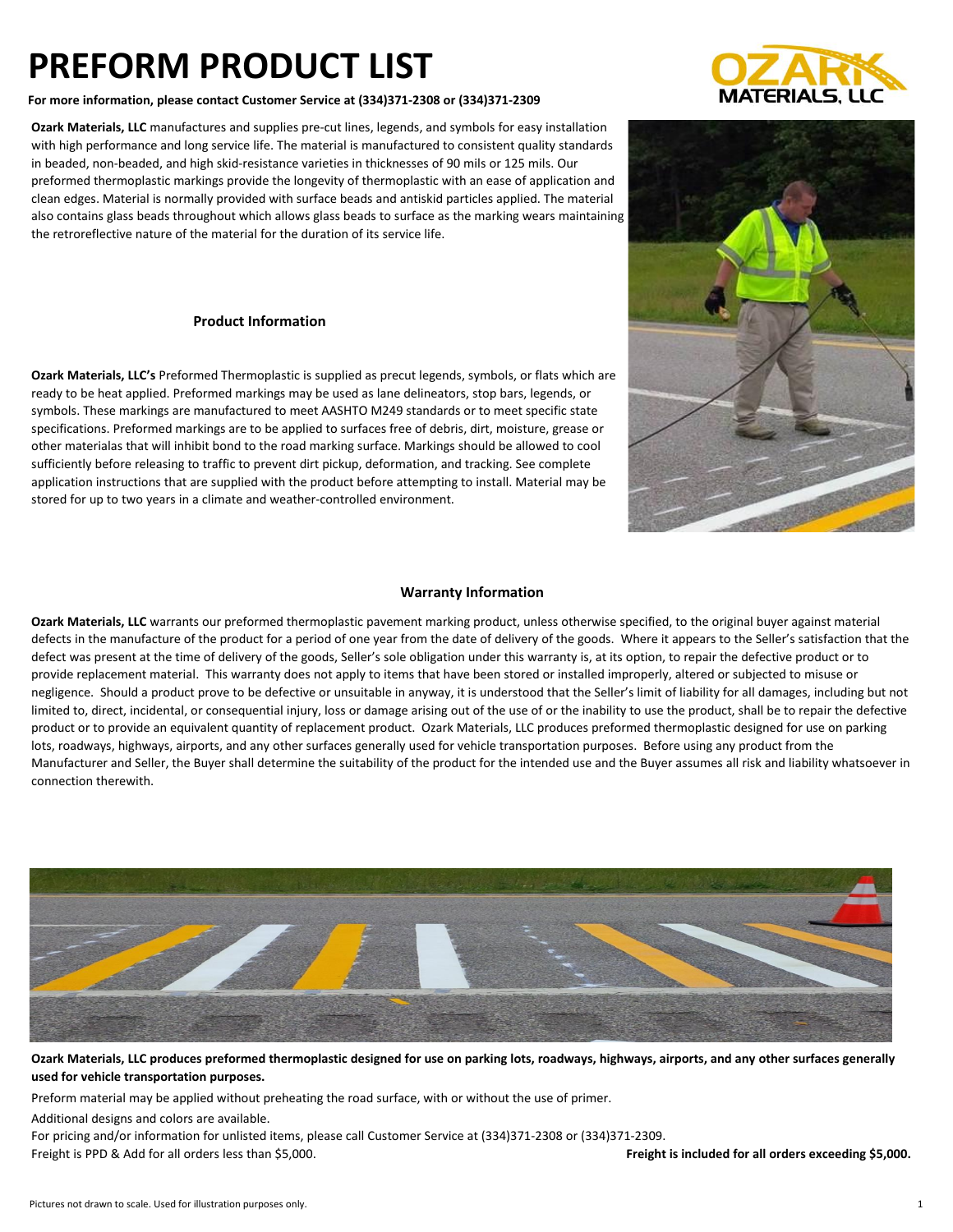**For more information, please contact Customer Service at (334)371-2308 or (334)371-2309**



| <b>Preform Lines</b> |              |          | <b>90 MIL</b> | <b>125 MIL</b> |           |            |                     |
|----------------------|--------------|----------|---------------|----------------|-----------|------------|---------------------|
|                      |              | Sq Ft    |               |                | Liner Ft/ | Pounds Per |                     |
| Description          | Size         | Per Pack | Item#         | Item#          | Pack      | Pack       | Comments            |
| <b>Black Lines</b>   | 2" X 3'      | 30       | OZ-PL1001-090 | OZ-PL1001-125  | 120       | 26         | <b>Stair Strips</b> |
| <b>Black Lines</b>   | $3''$ X $3'$ | 30       | OZ-PL1002-090 | OZ-PL1002-125  | 120       | 33         |                     |
| White Lines          | 4" X 3'      | 30       | OZ-PL1003-090 | OZ-PL1003-125  | 90        | 33         |                     |
| <b>Yellow Lines</b>  | 4" X 3'      | 30       | OZ-PL1004-090 | OZ-PL1004-125  | 90        | 33         |                     |
| <b>Blue Lines</b>    | 4" X 3'      | 30       | OZ-PL1005-090 | OZ-PL1005-125  | 90        | 33         |                     |
| <b>Red Lines</b>     | 4" X 3'      | 30       | OZ-PL1006-090 | OZ-PL1006-125  | 90        | 33         |                     |
| Orange Lines         | 4" X 3'      | 30       | OZ-PL1007-090 | OZ-PL1007-125  | 90        | 33         |                     |
| <b>White Lines</b>   | 4" X 2'      | 20       | OZ-PL1008-090 | OZ-PL1008-125  | 60        | 25         | Mini Skips          |
| <b>White Lines</b>   | $5"$ X 3     | 25       | OZ-PL1009-090 | OZ-PL1009-125  | 60        | 30         |                     |
| <b>Yellow Lines</b>  | $5"$ X 3     | 25       | OZ-PL1022-090 | OZ-PL1022-125  | 60        | 30         |                     |
| White Lines          | $6''$ X 3'   | 30       | OZ-PL1010-090 | OZ-PL1010-125  | 60        | 33         |                     |
| <b>Yellow Lines</b>  | $6''$ X 3'   | 30       | OZ-PL1011-090 | OZ-PL1011-125  | 60        | 33         |                     |
| <b>Green Lines</b>   | $6''$ X 3'   | 30       | OZ-PL1025-090 | OZ-PL1025-125  | 60        | 33         |                     |
| <b>White Lines</b>   | $8''$ X 3'   | 30       | OZ-PL1012-090 | OZ-PL1012-125  | 45        | 33         |                     |
| <b>Yellow Lines</b>  | $8''$ X 3'   | 30       | OZ-PL1013-090 | OZ-PL1013-125  | 45        | 33         |                     |
| <b>Green Lines</b>   | $8''$ X 3'   | 30       | OZ-PL1032-090 | OZ-PL1032-125  | 45        | 33         |                     |
| White Lines          | $8"$ X 2'    | 40       | OZ-PL1014-090 | OZ-PL1014-125  | 60        | 48         | Mini Skips          |
| <b>White Lines</b>   | 12" X 3'     | 30       | OZ-PL1015-090 | OZ-PL1015-125  | 30        | 33         |                     |
| <b>Yellow Lines</b>  | 12" X 3'     | 30       | OZ-PL1016-090 | OZ-PL1016-125  | 30        | 33         |                     |
| <b>Black Lines</b>   | 12" X 3'     | 30       | OZ-PL1031-090 | OZ-PL1031-125  | 30        | 33         |                     |
| <b>Green Lines</b>   | 12" X 3'     | 30       | OZ-PL1024-090 | OZ-PL1024-125  | 30        | 33         |                     |
| White Lines          | 16" X 3'     | 40       | OZ-PL1017-090 | OZ-PL1017-125  | 30        | 50         |                     |
| <b>White Lines</b>   | 18" X 3'     | 45       | OZ-PL1018-090 | OZ-PL1018-125  | 30        | 55         |                     |
| <b>White Lines</b>   | 24" X 3'     | 30       | OZ-PL1019-090 | OZ-PL1019-125  | 15        | 33         |                     |
| <b>Yellow Lines</b>  | 24" X 3'     | 30       | OZ-PL1020-090 | OZ-PL1020-125  | 15        | 33         |                     |
| <b>Black Lines</b>   | 24" X 3'     | 30       | OZ-PL1021-090 | OZ-PL1021-125  | 15        | 33         |                     |
| <b>Green Lines</b>   | 24" X 3'     | 30       | OZ-PL1023-090 | OZ-PL1023-125  | 15        | 33         |                     |

| <b>Preform Handicap Markings</b> |           |         | <b>90 MIL</b> | <b>125 MIL</b> |            |
|----------------------------------|-----------|---------|---------------|----------------|------------|
|                                  |           | Qty Per |               |                | Weight Per |
| Description                      | Size      | Pack    | Item#         | Item #         | Pack       |
| White Handicap Symbol            | 28"       |         | OZ-HC1001-090 | OZ-HC1001-125  | 25         |
| <b>Blue Handicap Symbol</b>      | 28"       |         | OZ-HC1002-090 | OZ-HC1002-125  | 25         |
| White on Blue Handicap Kit       | 40" X 40" |         | OZ-HC1003-090 | OZ-HC1003-125  | 30         |
| White on Blue Handicap Kit       | 45" X 45" |         | OZ-HC1004-090 | OZ-HC1004-125  | 35         |
| White on Blue Handicap Kit       | 48" X 48" |         | OZ-HC1005-090 | OZ-HC1005-125  | 39         |
| White Handicap Symbol            | 39"       |         | OZ-HC1006-090 | OZ-HC1006-125  | 30         |
| Lines - Blue 90 mil              | 4" X 3'   | 90 LF   | OZ-HC1007-090 | OZ-HC1007-125  | 38         |



| <b>Preform Yield Markings and Hump Markings</b> |             |         | <b>90 MIL</b> | <b>125 MIL</b> |            |
|-------------------------------------------------|-------------|---------|---------------|----------------|------------|
|                                                 |             | Qty Per |               |                | Weight Per |
| Description                                     | Size        | Pack    | Item#         | Item #         | Pack       |
| Yield Line (Shark's Teeth)                      | 12" X 18"   | 25      | OZ-YH1001-090 | OZ-YH1001-125  | 27         |
| Yield Line (Shark's Teeth)                      | 16" X 24"   | 10      | OZ-YH1002-090 | OZ-YH1002-125  | 24         |
| Yield Line (Shark's Teeth)                      | 24" X 36"   | 10      | OZ-YH1003-090 | OZ-YH1003-125  | 30         |
| <b>Yield Ahead Triangle</b>                     | $6'$ X 13'  |         | OZ-YH1004-090 | OZ-YH1004-125  | 35         |
| <b>Yield Ahead Triangle</b>                     | $6'$ X 20'  |         | OZ-YH1005-090 | OZ-YH1005-125  | 42         |
| Speed Hump Marking                              | $6'$ X $6'$ |         | OZ-YH1006-090 | OZ-YH1006-125  | 16         |



|                          |           |               | Weight Per |
|--------------------------|-----------|---------------|------------|
| Description              | Size      | Item#         | Pack       |
| Tape Concrete Sealer     | 5 gal     | OZ-MS1002-000 | 50         |
| <b>Application Torch</b> | 5" Nozzle | OZ-MS1003-000 |            |
| Temperature Gun          |           | OZ-MS1004-000 |            |

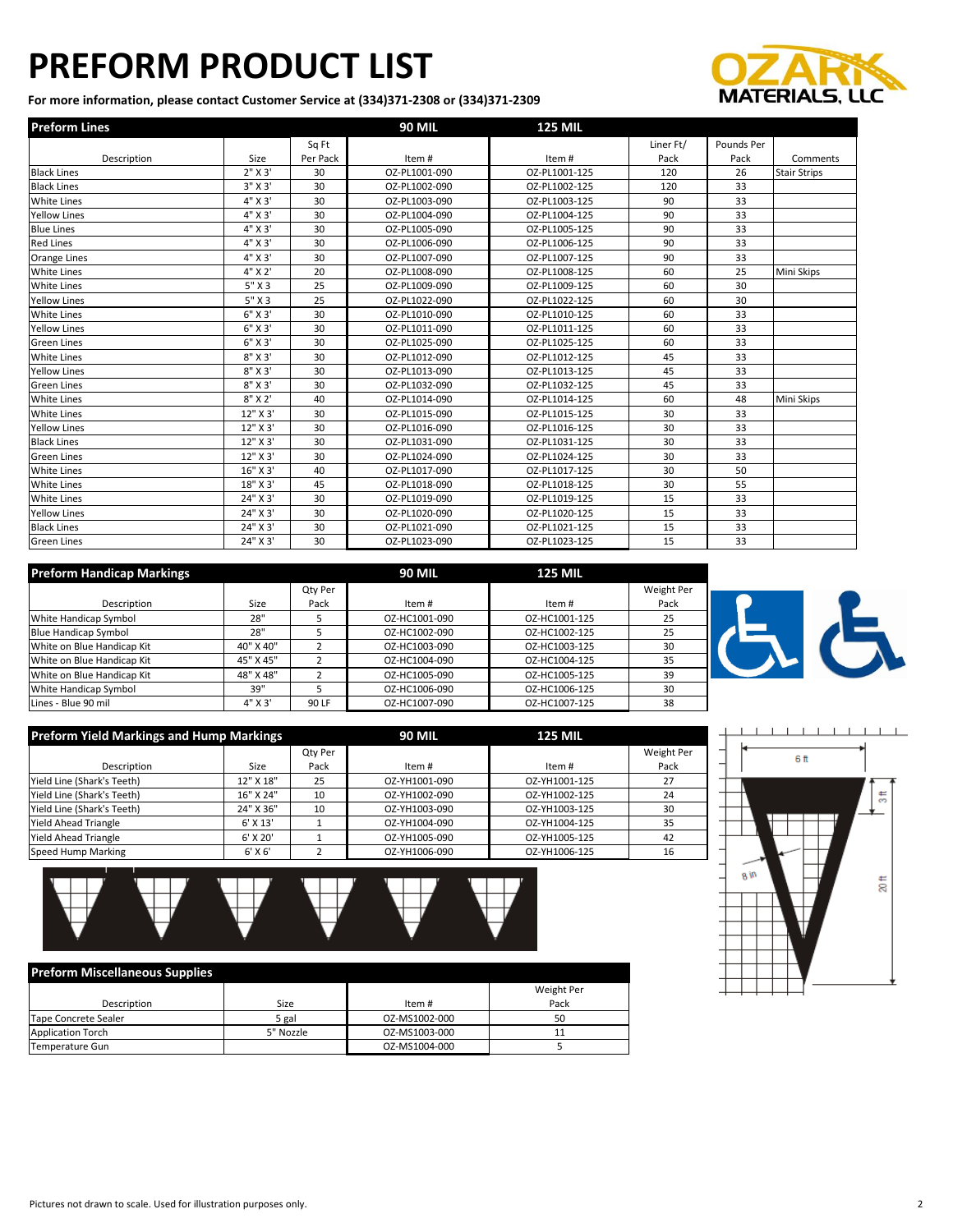**For more information, please contact Customer Service at (334)371-2308 or (334)371-2309**



| <b>Preform Arrows</b>                      |               |                | <b>90 MIL</b> | <b>125 MIL</b> |                 |
|--------------------------------------------|---------------|----------------|---------------|----------------|-----------------|
|                                            |               | Qty            |               |                | Weight Per      |
| Description                                | Size          | Per Pack       | Item#         | Item#          | Pack            |
| <b>Turn Arrow Standard Rev</b>             | 8'2" X 6'3"   | $\overline{2}$ | OZ-AR1001-090 | OZ-AR1001-125  | 54              |
| <b>Turn Arrow Standard Left</b>            | 8'2" X 6'3"   | $\overline{2}$ | OZ-AR1002-090 | OZ-AR1002-125  | 54              |
| <b>Turn Arrow Standard Right</b>           | 8'2" X 6'3"   | $\overline{2}$ | OZ-AR1003-090 | OZ-AR1003-125  | 54              |
| <b>Straight Arrow Standard</b>             | 9'10" X 3'3"  | $\overline{2}$ | OZ-AR1004-090 | OZ-AR1004-125  | 34              |
| Combi Arrow Standard Rev                   | 13'1" X 7'4"  | $\mathbf{1}$   | OZ-AR1005-090 | OZ-AR1005-125  | 38              |
| Combi Arrow Standard Left                  | 13'1" X 7'4"  | $\mathbf{1}$   | OZ-AR1006-090 | OZ-AR1006-125  | 38              |
| Combi Arrow Standard Right                 | 13'1" X 7'4"  | $\mathbf{1}$   | OZ-AR1007-090 | OZ-AR1007-125  | 38              |
| Turn Arrow Elongated Rev                   | 12' X 3'      | $\overline{2}$ | OZ-AR1008-090 | OZ-AR1008-125  | $\overline{26}$ |
| Turn Arrow Elongated Left                  | 12' X 3'      | $\overline{2}$ | OZ-AR1009-090 | OZ-AR1009-125  | 26              |
| Turn Arrow Elongated Right                 | 12' X 3'      | $\overline{2}$ | OZ-AR1010-090 | OZ-AR1010-125  | 26              |
| <b>Straight Arrow Elongated</b>            | 12' X 1'8"    | $\overline{2}$ | OZ-AR1011-090 | OZ-AR1011-125  | 14              |
| Combi Arrow Elongated Rev                  | 20' X 3'7"    | $\mathbf{1}$   | OZ-AR1012-090 | OZ-AR1012-125  | 19              |
| Combi Arrow Elongated Left                 | 20' X 3'7"    | $\mathbf{1}$   | OZ-AR1013-090 | OZ-AR1013-125  | 19              |
| Combi Arrow Elongated Right                | 20' X 3'7"    | $\mathbf{1}$   | OZ-AR1014-090 | OZ-AR1014-125  | 19              |
| Turn Arrow Rev - Caltrans                  | 24' X 6'      | $\mathbf{1}$   | OZ-AR1015-090 | OZ-AR1015-125  | 55              |
| <b>Straight Arrow - Caltrans</b>           | 18' X 3'6"    | $\overline{2}$ | OZ-AR1016-090 | OZ-AR1016-125  | 63              |
| Combi Arrow Rev - Caltrans                 | 24' X 6'9"    | $\mathbf{1}$   | OZ-AR1017-090 | OZ-AR1017-125  | 67              |
| <b>Straight Arrow Elongated - Caltrans</b> | 24' X 3'6"    | $\mathbf{1}$   | OZ-AR1018-090 | OZ-AR1018-125  | 66              |
| Lane Reduction Arrow Rev                   | 18' X 5'8"    | $\mathbf{1}$   | OZ-AR1019-090 | OZ-AR1019-125  | 47              |
| Lane Reduction Arrow Rev                   | 17'6" X 5'6"  | $\mathbf{1}$   | OZ-AR1020-090 | OZ-AR1020-125  | 47              |
| <b>U-Turn Arrow Left</b>                   | 10'4 X 7'9"   | $\mathbf{1}$   | OZ-AR1021-090 | OZ-AR1021-125  | 39              |
| Exit Ramp (Wrong Way) Arrow                | 24"           | $\overline{2}$ | OZ-AR1022-090 | OZ-AR1022-125  | 63              |
| Combi Left/Straight/Right Arrow            | 13'2" X 11'6" | $\mathbf{1}$   | OZ-AR1023-090 | OZ-AR1023-125  | 53              |
| Combi Left/Right Arrow                     | 8'2" X 11'6"  | $\mathbf{1}$   | OZ-AR1024-090 | OZ-AR1024-125  | 45              |
| Mini Straight Arrow                        | 6' X 2'4"     | $\overline{2}$ | OZ-AR1025-090 | OZ-AR1025-125  | 24              |
| Mini Turn Arrow                            | 5'6" X 4'2"   | $\overline{2}$ | OZ-AR1026-090 | OZ-AR1026-125  | 24              |
| Mini Combi Arrow                           | $6'$ X 2'1"   | $\overline{2}$ | OZ-AR1027-090 | OZ-AR1027-125  | 10              |
| Roundabout Fish-Hook Arrow                 | 20' X 8'7"    | $\mathbf{1}$   | OZ-AR1028-090 | OZ-AR1028-125  | 50              |
| <b>HOV Designated Lane</b>                 | 13' X 3'3"    | 5              | OZ-AR1029-090 | OZ-AR1029-125  | 75              |

#### Elongated Arrows









| <b>Preform Letters and Numbers</b>   |                  |          | <b>90 MIL</b> | <b>125 MIL</b> |                         |
|--------------------------------------|------------------|----------|---------------|----------------|-------------------------|
|                                      | Size             | Qty      |               |                |                         |
| Description                          | Imperial         | Per Pack | Item#         | Item#          | Remarks                 |
| Individual White Letters or Numbers  | 4 ft             |          | OZ-WN04F*-090 | OZ-WN04F*-125  | FHWA Standard - 125 mil |
| Individual Yellow Letters or Numbers | 4 ft             |          | OZ-YN04F*-090 | OZ-YN04F*-125  | FHWA Standard - 125 mil |
| Individual White Letters or Numbers  | 8 ft             |          | OZ-WN08F*-090 | OZ-WN08F*-125  | FHWA Standard - 125 mil |
| Individual Yellow Letters or Numbers | 8 ft             |          | OZ-YN08F*-090 | OZ-YN08F*-125  | FHWA Standard - 125 mil |
| Individual White Letters or Numbers  | 10 <sub>ft</sub> |          | OZ-WN10F*-090 | OZ-WN10F*-125  | FHWA Standard - 125 mil |
| Individual Yellow Letters or Numbers | 10 <sub>ft</sub> |          | OZ-YN10F*-090 | OZ-YN10F*-125  | FHWA Standard - 125 mil |
| Individual White Letters or Numbers  | 6 inch           |          | OZ-WN061*-090 | OZ-WN06I*-125  |                         |
| Individual Yellow Letters or Numbers | 6 inch           |          | OZ-YN061*-090 | OZ-YN061*-125  |                         |
| Individual White Letters or Numbers  | 12 inch          |          | OZ-WN12I*-090 | OZ-WN12I*-125  |                         |
| Individual Yellow Letters or Numbers | 12 inch          |          | OZ-YN121*-090 | OZ-YN121*-125  |                         |
| Individual White Letters or Numbers  | 24 inch          |          | OZ-WN24I*-090 | OZ-WN24I*-125  |                         |
| Individual Yellow Letters or Numbers | 24 inch          |          | OZ-YN241*-090 | OZ-YN241*-125  |                         |

*\*Desired number or letter will replace "\*" in part number above.*